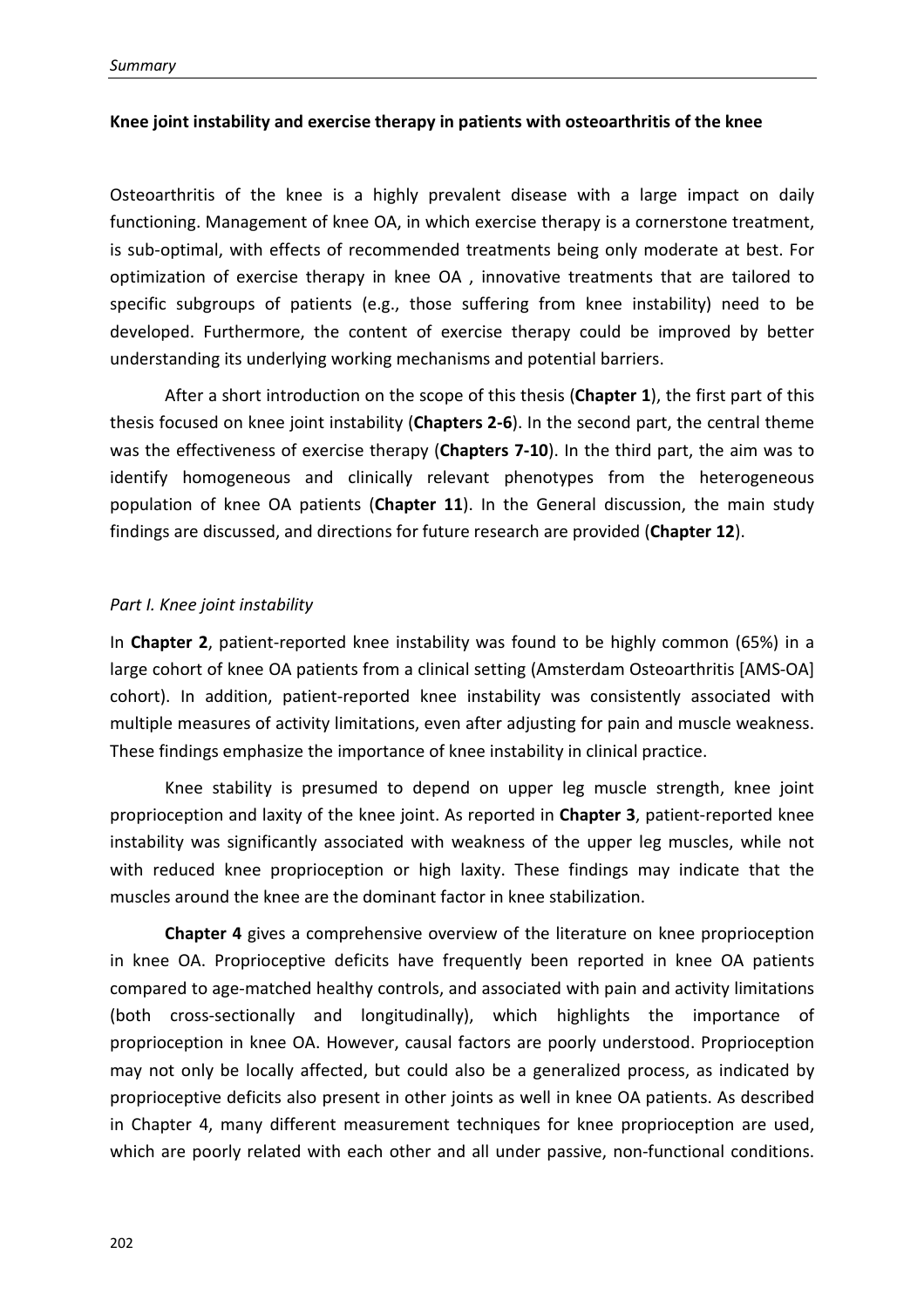Ideally, a new reliable measurement protocol needs to be developed that is more closely linked to daily functioning than existing techniques.

 In **Chapter 5**, the association of proprioception with meniscal damage, which was suggested to be a potential causal factor, was determined. This study was the first to focus on and report a significant association between reduced proprioception and medial meniscal abnormalities on MRI in a knee OA cohort. This provides new insight in understanding proprioceptive deficits in knee OA.

In an explorative study, MRI-detected tissue abnormalities (including cartilage loss, osteophytes, bone marrow lesions, effusion, and synovitis) were found to be generally not associated with upper leg muscle strength, proprioception, or laxity (**Chapter 6**). On the other hand, quadriceps weakness was found to be associated with knee joint inflammation (i.e., effusion and synovitis), which could potentially be a clinically relevant finding.

## *Part II. Optimizing effectiveness of exercise therapy*

In **Chapter 7**, a large randomized controlled trial (STABILITY-trial) was conducted to test the hypothesis that patients suffering from knee instability benefit more from an exercise program consisting of knee stabilization training prior to strength and functional training (experimental program), compared to strength and functional training only (control program). Both programs were found to be highly effective in reducing pain (40% improvement), activity limitations (30%) and knee instability (30%). However, knee stabilization training did not show any added value.

Based on this result of the STABILITY-trial, subgroup-analyses were performed to determine whether knee stabilization training may only have added value in specific subgroups of patients with knee instability (**Chapter 8**). This study revealed that knee stabilization training may have added value in knee OA patients with knee instability and strong muscles. This could imply that exercises should first target muscle strength, prior to knee stabilization.

In Chapter 9 and 10, data was used from both exercise groups of the STABILITY-trial together (as one 'exercise-cohort'), since both exercise programs were similarly effective. In **Chapter 9**, improvement in upper leg muscle strength following exercise therapy was found to be associated with reductions in pain and activity limitations, and might be an underlying mechanism of the effectiveness of exercise. No role was found for improvement in knee joint proprioception. These findings emphasize the importance of upper leg muscle strengthening in knee OA treatment.

In **Chapter 10**, an explorative study was performed on the role of OA severity (detected on MRI) on the effectiveness of exercise therapy. Outcome of exercise therapy was found to be independent of OA severity in multiple MRI features (including bone